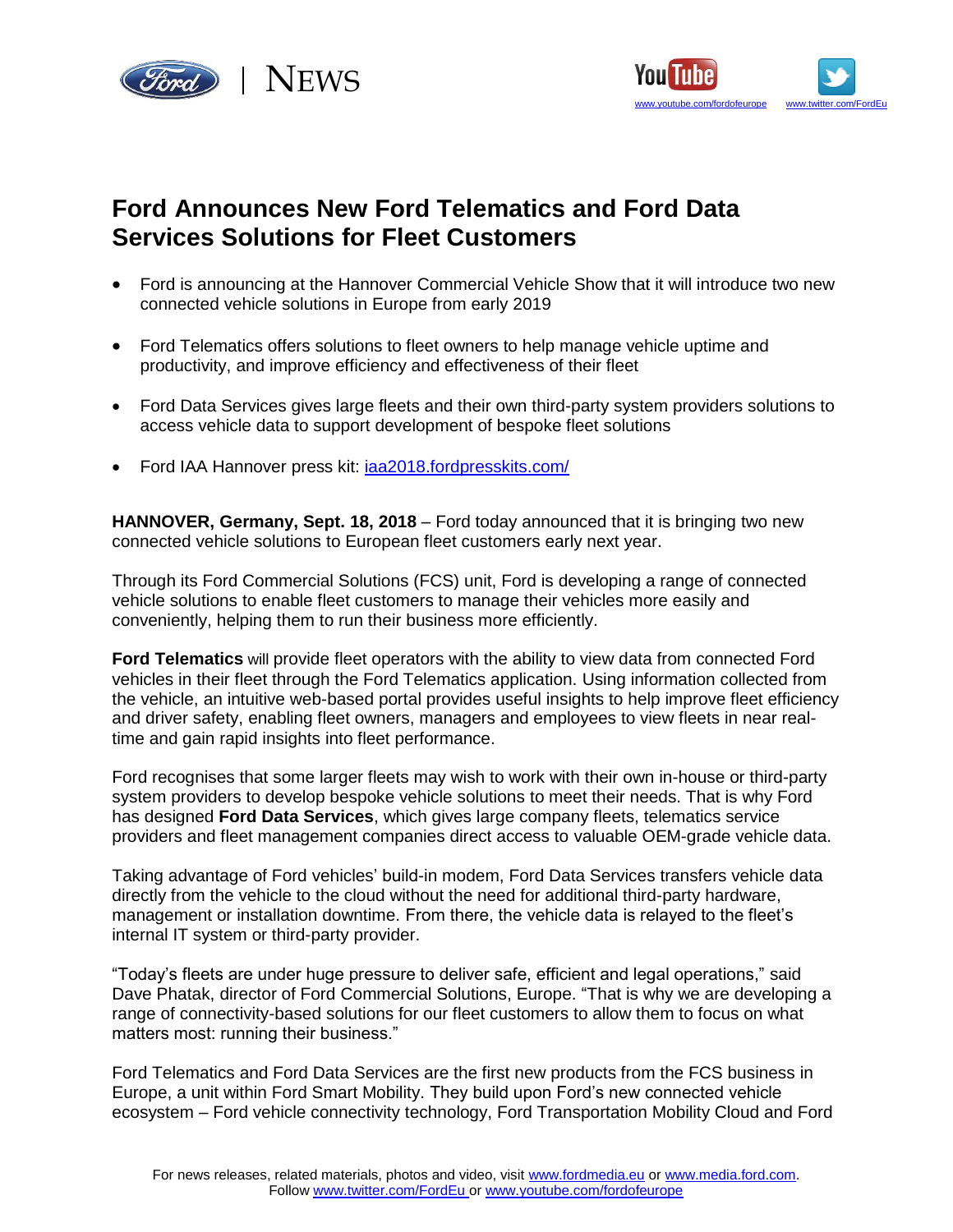mobility solutions – enabling them to benefit from Ford's continuous vehicle improvement, data know-how and expertise, and access to the latest data signals.

Insights from fleet owners, managers and employees across industries have helped to inform the new solutions. By placing its customers at the centre of the development process, Ford is helping fleet owners spend less time managing their vehicles and more time managing their business.

And, because Ford designs the vehicles – their technology, data systems and electrical architecture – it is able to provide the newest updates and vehicle signals as soon as they become available, delivering insights as quickly as customers need them.

Ford has already announced that, by 2020, it will provide connectivity across its entire vehicle range in Europe. Ford will launch Ford Telematics and Ford Data Services in Europe in the spring of 2019, arriving in the U.K. and Germany first with further markets to follow. Both services will be compatible with the latest range of Ford passenger cars and commercial vehicles, as well as older vehicles without a modem via a new Ford-engineered plug-in device (PID). \*

Ford Commercial Solutions has already established agreements with a number of telematics service providers in North America, including Verizon Connect, and is now in advanced stages of discussion to establish similar agreements in Europe.

For more information, please visit the Ford Commercial Solutions website in the [UK](http://www.telematics.ford.co.uk/) or in **Germany** 

## # # #

*\* Available from spring 2019, compatible with vehicles from 2012 model year onwards.*

### *About the Transportation Mobility Cloud*

*The Transportation Mobility Cloud (TMC) is a the first open, cloud-based platform that connects vehicles, drivers, passengers and cities with applications. Built and operated by Autonomic, LLC, a recently acquired subsidiary of Ford Smart Mobility, LLC, the TMC helps mobility providers build modern, digital transportation businesses with an industry standards approach. For more information regarding TMC and Autonomic, please visit [www.autonomic.ai.](https://urldefense.proofpoint.com/v2/url?u=http-3A__www.autonomic.ai&d=DwMFAg&c=qwStF0e4-YFyvjCeML3ehA&r=fOturtwYVvvRv40rfYqSVhDnqMzZAcw-du-f86jfKw4&m=H1qxp2xcFgc0g3_bIump8gpLZbD23lFBkRsg6EcY7Qc&s=9XpWQM1OWGVzvJcZlPONewR1jTaMSRrjbmr-CQ2I7xI&e=)*

#### *About Ford Motor Company*

*Ford Motor Company is a global company based in Dearborn, Michigan. The company designs, manufactures, markets and services a full line of Ford cars, trucks, SUVs, electrified vehicles and Lincoln luxury vehicles, provides financial services through Ford Motor Credit Company and is pursuing leadership positions in electrification, autonomous vehicles and mobility solutions. Ford employs approximately 202,000 people worldwide. For more information regarding Ford, its products and Ford Motor Credit Company, please visit [www.corporate.ford.com](http://www.corporate.ford.com/)*.

#### *Ford of Europe*

*Ford of Europe is responsible for producing, selling and servicing Ford brand vehicles in 50 individual markets and employs approximately 54,000 employees at its wholly owned facilities and approximately 69,000 people when joint ventures and unconsolidated businesses are included. In addition to Ford Motor Credit Company, Ford Europe operations include Ford Customer Service Division and 24 manufacturing facilities (16 wholly owned or consolidated joint venture facilities and 8 unconsolidated joint venture facilities). The first Ford cars were shipped to Europe in 1903 – the same year Ford Motor Company was founded. European production started in 1911.*

#### *Ford in Belgium & Luxemburg*

*Ford Belgium (Brussels) distributes Ford vehicles and Ford original parts in Belgium & Luxemburg, since 1922. Ford Lommel Proving Ground is the lead test facility for validation of all Ford models in Europe, with 410 employees.*